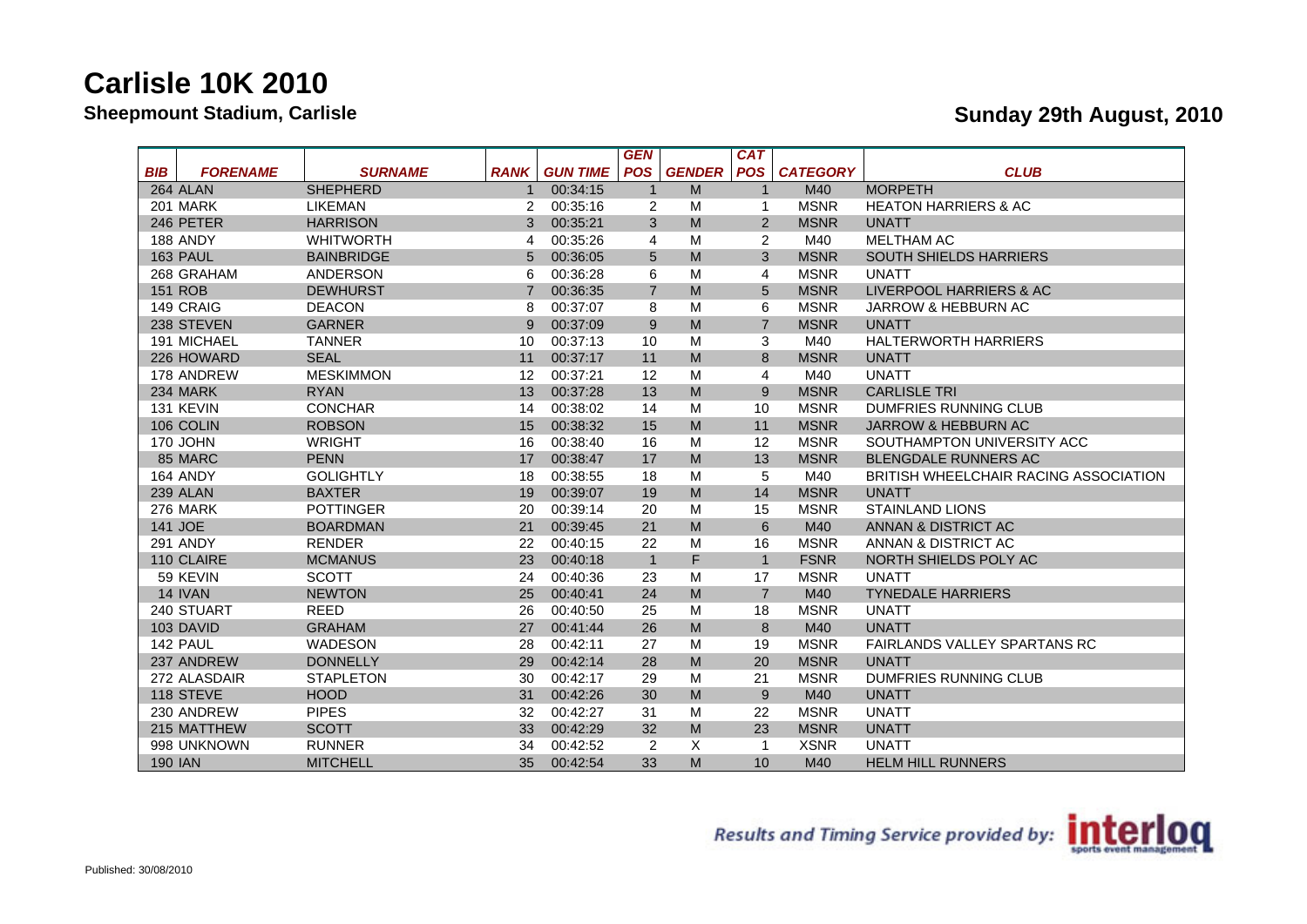|                               |                     |             |                 | <b>GEN</b>     |                                   | <b>CAT</b>     |                 |                                |
|-------------------------------|---------------------|-------------|-----------------|----------------|-----------------------------------|----------------|-----------------|--------------------------------|
| <b>BIB</b><br><b>FORENAME</b> | <b>SURNAME</b>      | <b>RANK</b> | <b>GUN TIME</b> | <b>POS</b>     | <b>GENDER</b>                     | <b>POS</b>     | <b>CATEGORY</b> | <b>CLUB</b>                    |
| 231 IAIN                      | <b>PIPES</b>        | 36          | 00:43:00        | 34             | M                                 | 24             | <b>MSNR</b>     | <b>CARLISLE TRI</b>            |
| 24 SIMON                      | <b>HOSKING</b>      | 37          | 00:43:21        | 35             | $\mathsf{M}% _{H}=\mathsf{M}_{H}$ | 25             | <b>MSNR</b>     | <b>WILLIAMSBURG TRACK CLUB</b> |
| <b>150 CHARLOTTE</b>          | <b>WILSON</b>       | 38          | 00:43:42        | $\overline{2}$ | F                                 | 2              | <b>FSNR</b>     | UNATT                          |
| 286 JOHN                      | <b>ANDREWARTHA</b>  | 39          | 00:43:51        | 36             | M                                 | 26             | <b>MSNR</b>     | <b>UNATT</b>                   |
| 1 BEN                         | <b>HARPER</b>       | 40          | 00:43:53        | 37             | M                                 | 27             | <b>MSNR</b>     | UNATT                          |
| <b>200 JOHN</b>               | <b>BARNES</b>       | 41          | 00:43:58        | 38             | M                                 | 28             | <b>MSNR</b>     | <b>UNATT</b>                   |
| 271 ANGELA                    | ARMSTRONG           | 42          | 00:44:00        | 3              | F                                 | 3              | <b>FSNR</b>     | <b>CARLISLE TRI</b>            |
| 135 ANDREW                    | <b>KENNEDY</b>      | 43          | 00:44:03        | 39             | M                                 | 11             | M40             | ANNAN & DISTRICT AC            |
| 273 NICK                      | <b>STAPLETON</b>    | 44          | 00:44:12        | 40             | M                                 | 12             | M40             | <b>DUMFRIES RUNNING CLUB</b>   |
| 296 STEVEN                    | <b>PAGAN</b>        | 45          | 00:44:15        | 41             | M                                 | 29             | <b>MSNR</b>     | <b>UNATT</b>                   |
| 278 JOHN                      | <b>HANLEY</b>       | 46          | 00:44:16        | 42             | M                                 | 13             | M40             | <b>UNATT</b>                   |
| 160 PAUL                      | <b>GARDINER</b>     | 47          | 00:44:18        | 43             | M                                 | 30             | <b>MSNR</b>     | <b>UNATT</b>                   |
| 77 DUNCAN                     | <b>SHUTTLEWORTH</b> | 48          | 00:44:21        | 44             | M                                 | $\overline{1}$ | M50             | <b>UNATT</b>                   |
| <b>61 LEE</b>                 | <b>THORNTON</b>     | 49          | 00:44:29        | 45             | M                                 | 14             | M40             | <b>SWALEDALE ROAD RUNNERS</b>  |
| 209 MARK                      | <b>WIGHTMAN</b>     | 50          | 00:44:31        | 46             | M                                 | 31             | <b>MSNR</b>     | <b>UNATT</b>                   |
| 70 MARK                       | <b>HODGSON</b>      | 51          | 00:44:39        | 47             | $\mathsf{M}% _{H}=\mathsf{M}_{H}$ | 15             | M40             | <b>UNATT</b>                   |
| <b>21 LEE</b>                 | <b>COULSON</b>      | 52          | 00:44:43        | 48             | M                                 | 32             | <b>MSNR</b>     | <b>ELSWICK HARRIERS</b>        |
| 249 JAMES                     | <b>RUSSELL</b>      | 53          | 00:44:47        | 49             | $\mathsf{M}% _{H}=\mathsf{M}_{H}$ | $\overline{2}$ | M <sub>50</sub> | <b>UNATT</b>                   |
| 123 PAUL                      | <b>JEFFERSON</b>    | 54          | 00:44:51        | 50             | M                                 | 16             | M40             | <b>UNATT</b>                   |
| 38 ERNIE                      | <b>BRYDEN</b>       | 55          | 00:44:57        | 51             | M                                 | 17             | M40             | ANNAN & DISTRICT AC            |
| <b>245 ERIC</b>               | <b>ADAMS</b>        | 56          | 00:44:58        | 52             | M                                 | 33             | <b>MSNR</b>     | <b>UNATT</b>                   |
| 73 SARAH                      | <b>SLATER</b>       | 57          | 00:45:00        | $\overline{4}$ | F.                                | $\overline{4}$ | <b>FSNR</b>     | <b>UNATT</b>                   |
| 4 DAVID                       | <b>LIDDLE</b>       | 58          | 00:45:04        | 53             | M                                 | 18             | M40             | <b>UNATT</b>                   |
| 125 ALAN                      | <b>HUGGON</b>       | 59          | 00:45:11        | 54             | $\mathsf{M}% _{H}=\mathsf{M}_{H}$ | 19             | M40             | <b>UNATT</b>                   |
| 124 CHRIS                     | <b>PALMER</b>       | 60          | 00:45:13        | 55             | M                                 | 34             | <b>MSNR</b>     | <b>UNATT</b>                   |
| 292 CHRIS                     | <b>KNOZ</b>         | 61          | 00:45:20        | 56             | $\mathsf{M}% _{H}=\mathsf{M}_{H}$ | 3              | M <sub>50</sub> | <b>UNATT</b>                   |
| 82 STU                        | <b>LIGHTFOOT</b>    | 62          | 00:45:36        | 57             | M                                 | 35             | <b>MSNR</b>     | <b>UNATT</b>                   |
| 171 CARL                      | <b>PEARSON</b>      | 63          | 00:45:44        | 58             | M                                 | 36             | <b>MSNR</b>     | <b>DERWENT AC</b>              |
| 214 LOUISE                    | <b>HOPPER</b>       | 64          | 00:45:50        | 5              | F                                 | $\mathbf{1}$   | F40             | ANNAN & DISTRICT AC            |
| <b>74 BEN</b>                 | <b>BURRELL</b>      | 65          | 00:45:52        | 59             | $\mathsf{M}% _{H}=\mathsf{M}_{H}$ | 37             | <b>MSNR</b>     | <b>UNATT</b>                   |
| 258 GARRY                     | <b>DAVISON</b>      | 66          | 00:45:55        | 60             | M                                 | 20             | M40             | <b>UNATT</b>                   |
| 91 JOHN                       | <b>LEWIS</b>        | 67          | 00:46:00        | 61             | $\mathsf{M}% _{H}=\mathsf{M}_{H}$ | 21             | M40             | <b>UNATT</b>                   |
| 244 DOUGIE                    | <b>LEE</b>          | 68          | 00:46:04        | 62             | M                                 | 38             | <b>MSNR</b>     | <b>UNATT</b>                   |
| <b>139 GREG</b>               | <b>KELLY</b>        | 69          | 00:46:05        | 63             | $\mathsf{M}% _{H}=\mathsf{M}_{H}$ | 22             | M40             | <b>UNATT</b>                   |
| 295 SIMON                     | <b>GIBSON</b>       | 70          | 00:46:08        | 64             | M                                 | 39             | <b>MSNR</b>     | <b>UNATT</b>                   |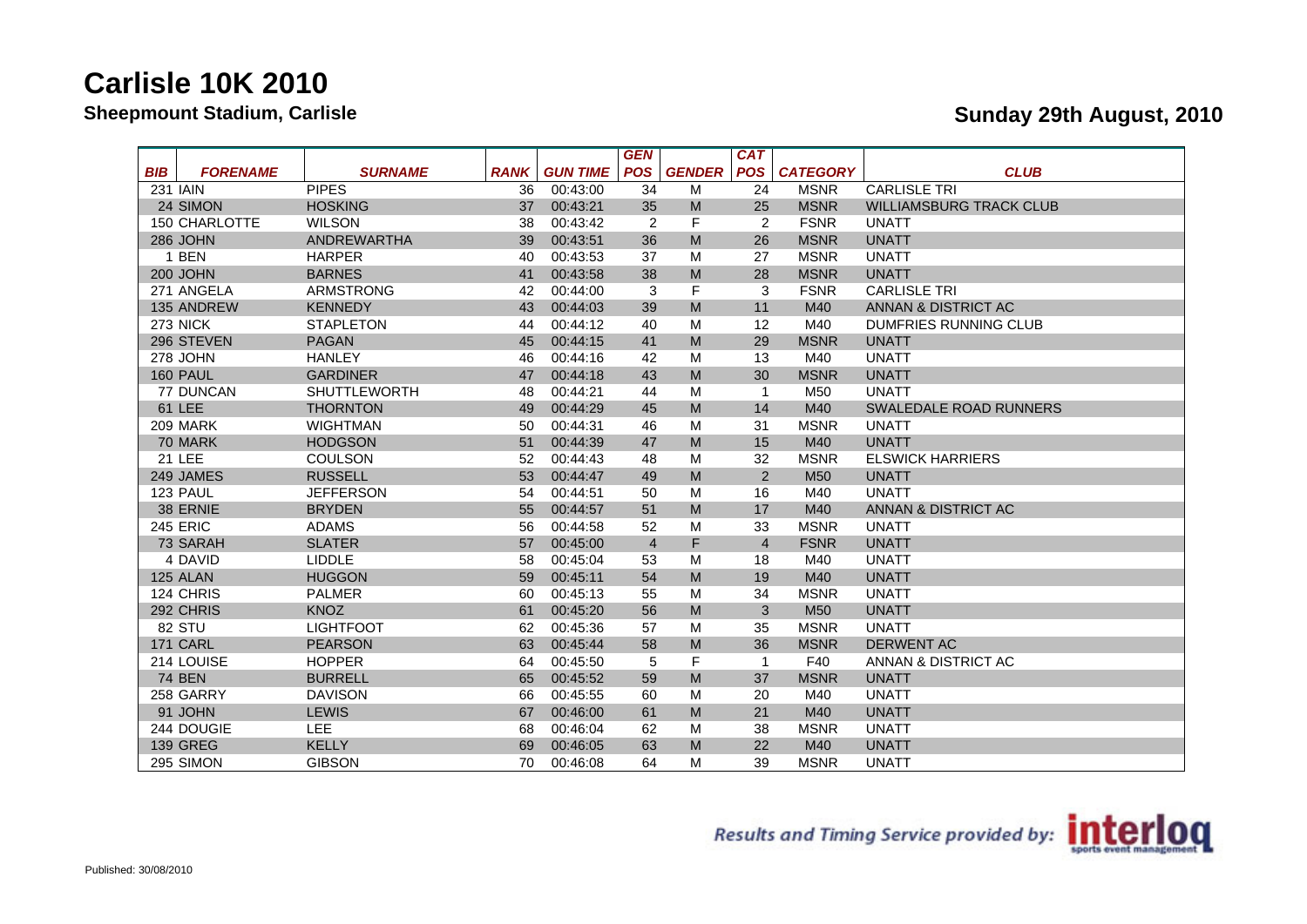|                               |                  |             |                 | <b>GEN</b>     |                                   | CAT             |                 |                      |
|-------------------------------|------------------|-------------|-----------------|----------------|-----------------------------------|-----------------|-----------------|----------------------|
| <b>BIB</b><br><b>FORENAME</b> | <b>SURNAME</b>   | <b>RANK</b> | <b>GUN TIME</b> | <b>POS</b>     | <b>GENDER</b>                     | <b>POS</b>      | <b>CATEGORY</b> | <b>CLUB</b>          |
| <b>159 LYNE</b>               | <b>VALENTINE</b> | 71          | 00:46:24        | 6              | F                                 | -1              | F <sub>50</sub> | SUNDERLAND STROLLERS |
| 182 DAVID                     | <b>POSTILL</b>   | 72          | 00:46:26        | 65             | M                                 | 40              | <b>MSNR</b>     | UNATT                |
| <b>221 IAN</b>                | <b>THOMPSON</b>  | 73          | 00:46:28        | 66             | M                                 | 41              | <b>MSNR</b>     | <b>UNATT</b>         |
| 220 SIMON                     | <b>BURNS</b>     | 74          | 00:46:29        | 67             | M                                 | 42              | <b>MSNR</b>     | <b>UNATT</b>         |
| 228 PAUL                      | <b>COWING</b>    | 75          | 00:46:30        | 68             | M                                 | 43              | <b>MSNR</b>     | <b>UNATT</b>         |
| 114 WENDY                     | <b>WHARTON</b>   | 76          | 00:46:36        | $\overline{7}$ | F                                 | 2               | F40             | <b>UNATT</b>         |
| 87 CRAIG                      | <b>PARKINSON</b> | 77          | 00:46:37        | 69             | M                                 | 23              | M40             | <b>UNATT</b>         |
| 17 DAVID                      | <b>MOSSOP</b>    | 78          | 00:46:39        | 70             | M                                 | 24              | M40             | <b>UNATT</b>         |
| 185 TONY                      | <b>MILLS</b>     | 79          | 00:46:43        | 71             | $\mathsf{M}% _{H}=\mathsf{M}_{H}$ | 25              | M40             | <b>UNATT</b>         |
| 57 PAUL                       | <b>HAWORTH</b>   | 80          | 00:46:51        | 72             | M                                 | 44              | <b>MSNR</b>     | UNATT                |
| 204 JOANNA                    | <b>WOOD</b>      | 81          | 00:47:01        | 8              | F                                 | 5               | <b>FSNR</b>     | <b>UNATT</b>         |
| 116 STEPHEN                   | <b>MALLINSON</b> | 82          | 00:47:08        | 73             | M                                 | 45              | <b>MSNR</b>     | UNATT                |
| <b>138 PATRICK</b>            | <b>WILSON</b>    | 83          | 00:47:11        | 74             | M                                 | 46              | <b>MSNR</b>     | <b>UNATT</b>         |
| 102 DAVID                     | <b>RICE</b>      | 84          | 00:47:17        | 75             | M                                 | 47              | <b>MSNR</b>     | <b>UNATT</b>         |
| 122 CAROLINE                  | <b>LEGG</b>      | 85          | 00:47:19        | 9              | F.                                | 3               | F40             | ANNAN & DISTRICT AC  |
| 252 PAUL                      | <b>CHUBBOCK</b>  | 86          | 00:47:28        | 76             | M                                 | 48              | <b>MSNR</b>     | <b>UNATT</b>         |
| 126 DAVID                     | <b>CHAPMAN</b>   | 87          | 00:47:33        | 77             | $\mathsf{M}% _{H}=\mathsf{M}_{H}$ | 26              | M40             | <b>UNATT</b>         |
| <b>154 NEIL</b>               | <b>JAMIESON</b>  | 88          | 00:47:39        | 78             | M                                 | 4               | M50             | <b>UNATT</b>         |
| 186 RICHARD                   | <b>RIDLEY</b>    | 89          | 00:47:42        | 79             | $\mathsf{M}% _{H}=\mathsf{M}_{H}$ | 49              | <b>MSNR</b>     | <b>UNATT</b>         |
| 98 KEVIN                      | <b>ALLEN</b>     | 90          | 00:47:46        | 80             | M                                 | 50              | <b>MSNR</b>     | UNATT                |
| 94 BEVERLEY                   | <b>NOBLE</b>     | 91          | 00:47:49        | 10             | F.                                | $\overline{4}$  | F40             | <b>UNATT</b>         |
| 58 PAUL                       | <b>REDFORD</b>   | 92          | 00:47:53        | 81             | M                                 | 51              | <b>MSNR</b>     | <b>UNATT</b>         |
| 217 STEVE                     | <b>VINEY</b>     | 93          | 00:47:58        | 82             | $\mathsf{M}% _{H}=\mathsf{M}_{H}$ | $\overline{1}$  | <b>M60</b>      | <b>UNATT</b>         |
| 179 SARAH                     | <b>WATSON</b>    | 94          | 00:48:04        | 11             | F                                 | 6               | <b>FSNR</b>     | <b>UNATT</b>         |
| 111 JEFF                      | <b>BOX</b>       | 95          | 00:48:08        | 83             | $\mathsf{M}% _{H}=\mathsf{M}_{H}$ | $5\overline{)}$ | M <sub>50</sub> | <b>UNATT</b>         |
| 233 GARY                      | <b>DIXON</b>     | 96          | 00:48:13        | 84             | M                                 | 52              | <b>MSNR</b>     | <b>CARLISLE TRI</b>  |
| <b>253 JILL</b>               | <b>GARDINER</b>  | 97          | 00:48:14        | 12             | F                                 | $\overline{7}$  | <b>FSNR</b>     | <b>UNATT</b>         |
| 232 JOHN                      | <b>PICKERING</b> | 98          | 00:48:20        | 85             | M                                 | 6               | M50             | <b>UNATT</b>         |
| 64 MICHAEL                    | <b>JONES</b>     | 99          | 00:48:21        | 86             | $\mathsf{M}% _{H}=\mathsf{M}_{H}$ | 53              | <b>MSNR</b>     | <b>UNATT</b>         |
| 243 IAN                       | <b>BUCHANAN</b>  | 100         | 00:48:23        | 87             | M                                 | $\overline{7}$  | M50             | <b>UNATT</b>         |
| 247 JOANNE                    | <b>HAZELL</b>    | 101         | 00:48:31        | 13             | F                                 | 8               | <b>FSNR</b>     | <b>UNATT</b>         |
| 267 RACHEL                    | <b>BUCHANAN</b>  | 102         | 00:48:42        | 14             | F                                 | 9               | <b>FSNR</b>     | <b>UNATT</b>         |
| 183 NIGEL                     | <b>HALL</b>      | 103         | 00:48:47        | 88             | ${\sf M}$                         | 8               | M <sub>50</sub> | <b>UNATT</b>         |
| 284 DAVID                     | <b>FERRIE</b>    | 104         | 00:48:54        | 89             | M                                 | 27              | M40             | <b>UNATT</b>         |
| 277 SIMON                     | <b>HUMPHRIES</b> | 105         | 00:48:55        | 90             | M                                 | 28              | M40             | <b>UNATT</b>         |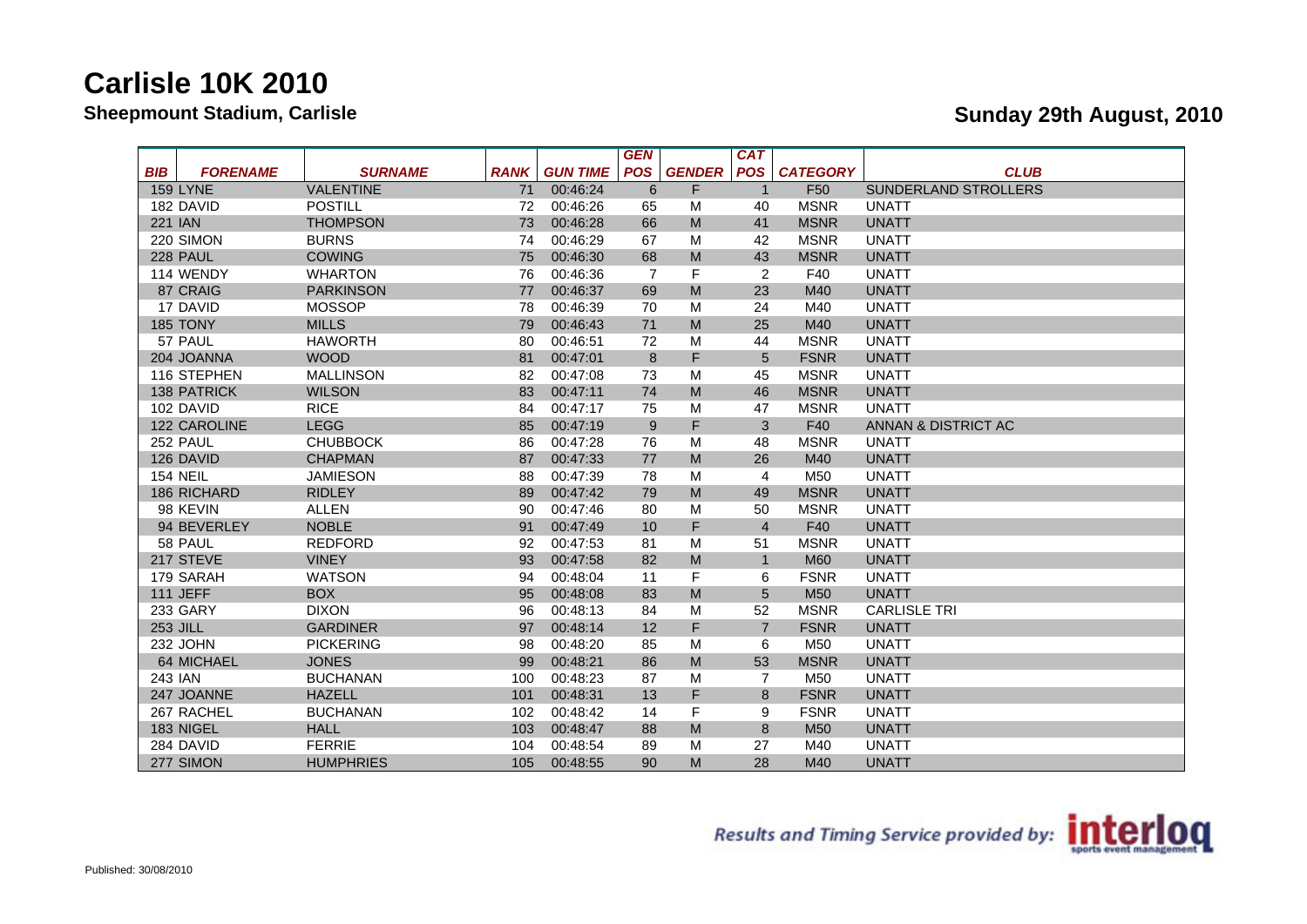|                               |                   |             |                 | <b>GEN</b> |                                   | <b>CAT</b>     |                 |                                 |
|-------------------------------|-------------------|-------------|-----------------|------------|-----------------------------------|----------------|-----------------|---------------------------------|
| <b>BIB</b><br><b>FORENAME</b> | <b>SURNAME</b>    | <b>RANK</b> | <b>GUN TIME</b> | <b>POS</b> | <b>GENDER</b>                     | <b>POS</b>     | <b>CATEGORY</b> | <b>CLUB</b>                     |
| 75 TERESA                     | <b>MEDLEY</b>     | 106         | 00:49:05        | 15         | F                                 | 5              | F40             | <b>UNATT</b>                    |
| <b>158 DENNIS</b>             | <b>TANNER</b>     | 107         | 00:49:07        | 91         | M                                 | $\overline{2}$ | <b>M60</b>      | <b>UNATT</b>                    |
| 242 RICHARD                   | <b>LEWTHWAITE</b> | 108         | 00:49:10        | 92         | M                                 | 54             | <b>MSNR</b>     | <b>UNATT</b>                    |
| 205 WAYNE                     | <b>HORSLEY</b>    | 109         | 00:49:13        | 93         | ${\sf M}$                         | 55             | <b>MSNR</b>     | <b>UNATT</b>                    |
| 133 GEORGIE                   | <b>MCROBERTS</b>  | 110         | 00:49:17        | 16         | F                                 | 10             | <b>FSNR</b>     | ANNAN & DISTRICT AC             |
| 294 ANNA                      | <b>LIGHTFOOT</b>  | 111         | 00:49:20        | 17         | F.                                | 11             | <b>FSNR</b>     | <b>UNATT</b>                    |
| 293 PAUL                      | <b>UPEX</b>       | 112         | 00:49:21        | 94         | M                                 | 56             | <b>MSNR</b>     | <b>UNATT</b>                    |
| 152 ALI                       | <b>WILSON</b>     | 113         | 00:49:24        | 18         | F                                 | 12             | <b>FSNR</b>     | <b>BORDER HARRIERS &amp; AC</b> |
| 222 STEPHEN                   | <b>WATSON</b>     | 114         | 00:49:29        | 95         | M                                 | 29             | M40             | <b>UNATT</b>                    |
| 274 NIGEL                     | <b>HARRISON</b>   | 115         | 00:49:37        | 96         | M                                 | 30             | M40             | <b>UNATT</b>                    |
| 140 STEVEN                    | <b>REID</b>       | 116         | 00:49:47        | 97         | M                                 | 57             | <b>MSNR</b>     | <b>UNATT</b>                    |
| 105 KAREN                     | <b>OLIPHANT</b>   | 117         | 00:49:48        | 19         | F.                                | 6              | F40             | <b>UNATT</b>                    |
| 290 PETER                     | <b>WILKINSON</b>  | 118         | 00:49:52        | 98         | M                                 | 58             | <b>MSNR</b>     | UNATT                           |
| 80 GARRY                      | <b>VERNON</b>     | 119         | 00:49:58        | 99         | M                                 | 31             | M40             | <b>UNATT</b>                    |
| 79 IAIN                       | <b>MOORE</b>      | 120         | 00:50:12        | 100        | M                                 | 59             | <b>MSNR</b>     | UNATT                           |
| 236 MARTIN                    | <b>HENSHAW</b>    | 121         | 00:50:28        | 101        | M                                 | 60             | <b>MSNR</b>     | <b>UNATT</b>                    |
| 166 NICOLA                    | <b>CARRUTHERS</b> | 122         | 00:50:29        | 20         | F                                 | 13             | <b>FSNR</b>     | <b>UNATT</b>                    |
| 297 CHRIS                     | <b>DIXON</b>      | 123         | 00:50:31        | 102        | $\mathsf{M}% _{H}=\mathsf{M}_{H}$ | 61             | <b>MSNR</b>     | <b>UNATT</b>                    |
| 71 PHILIP                     | <b>MELOY</b>      | 124         | 00:50:37        | 103        | M                                 | 62             | <b>MSNR</b>     | <b>UNATT</b>                    |
| 101 CHRISTOPHER               | <b>WINSPEAR</b>   | 125         | 00:50:47        | 104        | $\mathsf{M}% _{H}=\mathsf{M}_{H}$ | 32             | M40             | <b>UNATT</b>                    |
| 93 STUART                     | <b>ROME</b>       | 126         | 00:51:10        | 105        | M                                 | 63             | <b>MSNR</b>     | <b>UNATT</b>                    |
| 266 CAROLINE                  | <b>SMITH</b>      | 127         | 00:51:18        | 21         | F                                 | 14             | <b>FSNR</b>     | <b>UNATT</b>                    |
| 36 ANTHONY                    | <b>NICHOLSON</b>  | 128         | 00:51:19        | 106        | M                                 | 33             | M40             | UNATT                           |
| 67 IAN                        | <b>DAVID</b>      | 129         | 00:51:22        | 107        | $\mathsf{M}% _{H}=\mathsf{M}_{H}$ | 64             | <b>MSNR</b>     | <b>UNATT</b>                    |
| 78 ADRIAN                     | <b>THOMAS</b>     | 130         | 00:51:32        | 108        | M                                 | 34             | M40             | <b>UNATT</b>                    |
| 261 DEREK                     | <b>BROWN</b>      | 131         | 00:51:38        | 109        | $\mathsf{M}% _{H}=\mathsf{M}_{H}$ | 65             | <b>MSNR</b>     | <b>UNATT</b>                    |
| 198 LOUISE                    | <b>BROWN</b>      | 132         | 00:51:48        | 22         | F                                 | 15             | <b>FSNR</b>     | <b>UNATT</b>                    |
| 115 STEPHEN                   | <b>JOHNSON</b>    | 133         | 00:51:54        | 110        | $\mathsf{M}% _{H}=\mathsf{M}_{H}$ | 35             | M40             | <b>UNATT</b>                    |
| 66 JOHNNY                     | <b>BANNERMAN</b>  | 134         | 00:51:56        | 111        | M                                 | 66             | <b>MSNR</b>     | UNATT                           |
| 8 TIM                         | <b>BAUGH</b>      | 135         | 00:51:57        | 112        | $\mathsf{M}% _{H}=\mathsf{M}_{H}$ | 36             | M40             | <b>UNATT</b>                    |
| 254 ALISTAIR                  | <b>MOORE</b>      | 136         | 00:52:08        | 113        | M                                 | 16             | <b>FSNR</b>     | <b>BORDER HARRIERS &amp; AC</b> |
| 143 PHILIP                    | <b>HARDEN</b>     | 137         | 00:52:21        | 114        | $\mathsf{M}% _{H}=\mathsf{M}_{H}$ | 67             | <b>MSNR</b>     | <b>UNATT</b>                    |
| 137 STEPHEN                   | <b>HARBACH</b>    | 138         | 00:52:29        | 115        | M                                 | 37             | M40             | <b>UNATT</b>                    |
| 224 PENN                      | <b>MARINA</b>     | 139         | 00:52:39        | 23         | F                                 | 17             | <b>FSNR</b>     | <b>UNATT</b>                    |
| 9 STEPHEN                     | <b>ARTHURS</b>    | 140         | 00:52:40        | 116        | M                                 | 38             | M40             | <b>UNATT</b>                    |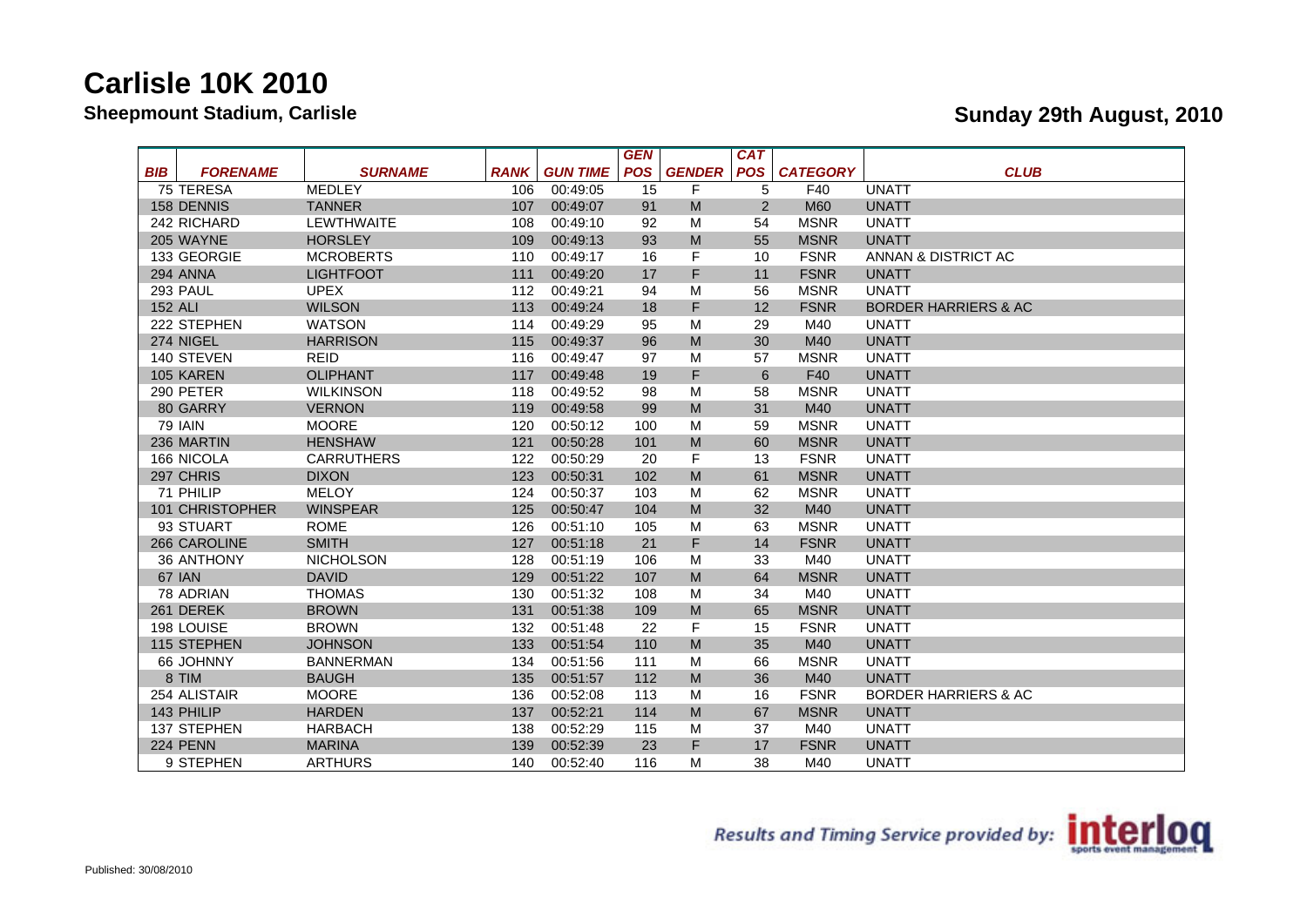|            |                 |                     |             |                 | <b>GEN</b> |                                   | <b>CAT</b>     |                 |                         |
|------------|-----------------|---------------------|-------------|-----------------|------------|-----------------------------------|----------------|-----------------|-------------------------|
| <b>BIB</b> | <b>FORENAME</b> | <b>SURNAME</b>      | <b>RANK</b> | <b>GUN TIME</b> | <b>POS</b> | <b>GENDER</b>                     | <b>POS</b>     | <b>CATEGORY</b> | <b>CLUB</b>             |
|            | 192 HEATHER     | <b>ECCLES</b>       | 141         | 00:52:48        | 24         | F                                 | 18             | <b>FSNR</b>     | <b>UNATT</b>            |
|            | 194 CHRIS       | LITTLE              | 142         | 00:52:49        | 117        | м                                 | 68             | <b>MSNR</b>     | <b>UNATT</b>            |
|            | 84 JULIA        | <b>FORSYTH</b>      | 143         | 00:52:53        | 25         | F                                 | 19             | <b>FSNR</b>     | <b>UNATT</b>            |
|            | 285 CRAIG       | <b>MELENEY</b>      | 144         | 00:52:56        | 118        | M                                 | 69             | <b>MSNR</b>     | <b>UNATT</b>            |
|            | 275 PETER       | <b>MANNING</b>      | 145         | 00:53:01        | 119        | M                                 | 3              | <b>M60</b>      | BLENGDALE RUNNERS AC    |
|            | 193 FIONA       | LITTLE              | 146         | 00:53:16        | 26         | F                                 | 20             | <b>FSNR</b>     | UNATT                   |
|            | 12 DAVID        | <b>REAY</b>         | 147         | 00:53:21        | 120        | M                                 | 39             | M40             | <b>ELSWICK HARRIERS</b> |
|            | 144 DEBORAH     | <b>ELLISON</b>      | 148         | 00:53:23        | 27         | F                                 | 21             | <b>FSNR</b>     | UNATT                   |
|            | 117 CLAIRE      | <b>CANNON-PARK</b>  | 149         | 00:53:24        | 28         | F                                 | 22             | <b>FSNR</b>     | <b>UNATT</b>            |
| 90 JO      |                 | <b>LEWIS</b>        | 150         | 00:53:32        | 29         | F                                 | $\overline{7}$ | F40             | <b>UNATT</b>            |
|            | 263 GEORGE      | <b>FRASER</b>       | 151         | 00:53:33        | 121        | M                                 | $\overline{4}$ | <b>M60</b>      | ANNAN & DISTRICT AC     |
|            | 108 ANDREW      | SWEETMAN            | 152         | 00:53:34        | 122        | M                                 | 40             | M40             | UNATT                   |
|            | 63 SHELLEY      | <b>FAWCETT</b>      | 153         | 00:53:38        | 30         | F                                 | 23             | <b>FSNR</b>     | <b>UNATT</b>            |
|            | 76 BARBARA      | <b>SHUTTLEWORTH</b> | 154         | 00:53:40        | 31         | F                                 | $\overline{2}$ | F50             | UNATT                   |
|            | <b>241 RHYS</b> | <b>GRIFFITHS</b>    | 155         | 00:53:46        | 123        | M                                 | 70             | <b>MSNR</b>     | <b>UNATT</b>            |
|            | 282 STEPHEN     | <b>BLACKWELL</b>    | 156         | 00:54:22        | 124        | M                                 | 71             | <b>MSNR</b>     | <b>UNATT</b>            |
|            | 33 LAURA        | <b>JEFFERSON</b>    | 157         | 00:54:47        | 32         | F                                 | 24             | <b>FSNR</b>     | <b>UNATT</b>            |
|            | 176 SHARON      | <b>COWMAN</b>       | 158         | 00:55:01        | 33         | F                                 | 25             | <b>FSNR</b>     | UNATT                   |
|            | 184 DAVID       | <b>THOMPSON</b>     | 159         | 00:55:16        | 125        | M                                 | 41             | M40             | DOHA BAY RUNNING CLUB   |
|            | 68 ALAN         | <b>FAWCETT</b>      | 160         | 00:55:25        | 126        | M                                 | 72             | <b>MSNR</b>     | <b>UNATT</b>            |
|            | <b>120 NEIL</b> | <b>GILLESPIE</b>    | 161         | 00:55:26        | 127        | $\mathsf{M}% _{H}=\mathsf{M}_{H}$ | 73             | <b>MSNR</b>     | <b>UNATT</b>            |
|            | 128 PAUL        | <b>MATLEY</b>       | 162         | 00:55:29        | 128        | M                                 | 42             | M40             | <b>UNATT</b>            |
|            | 172 MARIE       | <b>CUMPSTY</b>      | 163         | 00:55:30        | 34         | F                                 | 26             | <b>FSNR</b>     | <b>UNATT</b>            |
|            | 62 ALLAN        | <b>MURDOCH</b>      | 164         | 00:55:52        | 129        | M                                 | 74             | <b>MSNR</b>     | UNATT                   |
|            | 157 LUCY        | <b>COWTON</b>       | 165         | 00:55:56        | 35         | F                                 | 8              | F40             | <b>UNATT</b>            |
|            | 197 JOHN        | <b>FOSTER</b>       | 166         | 00:56:03        | 130        | M                                 | 5              | M60             | <b>UNATT</b>            |
|            | 181 MICHAEL     | <b>NICHOLLS</b>     | 167         | 00:56:04        | 131        | M                                 | 75             | <b>MSNR</b>     | <b>UNATT</b>            |
|            | 161 MARK        | <b>REAY</b>         | 168         | 00:56:16        | 132        | M                                 | 76             | <b>MSNR</b>     | <b>UNATT</b>            |
|            | 251 FIONA       | <b>TODD</b>         | 169         | 00:56:18        | 36         | F                                 | 27             | <b>FSNR</b>     | <b>UNATT</b>            |
|            | 169 JACQUI      | <b>AIREY</b>        | 170         | 00:56:26        | 37         | F                                 | 9              | F40             | <b>UNATT</b>            |
|            | 119 TRACEY      | <b>HORSEMAN</b>     | 171         | 00:56:31        | 38         | F                                 | 10             | F40             | <b>UNATT</b>            |
|            | 127 SHIRLEY     | <b>JONES</b>        | 172         | 00:56:33        | 39         | F                                 | 28             | <b>FSNR</b>     | <b>UNATT</b>            |
|            | 250 AUDREY      | <b>O'KELLY</b>      | 173         | 00:56:38        | 40         | F                                 | 11             | F40             | <b>UNATT</b>            |
|            | 262 STEVEN      | <b>MCINTOSH</b>     | 174         | 00:56:39        | 133        | м                                 | 77             | <b>MSNR</b>     | <b>UNATT</b>            |
|            | 15 JOANNE       | <b>ATKINSON</b>     | 175         | 00:56:49        | 41         | F                                 | 29             | <b>FSNR</b>     | <b>UNATT</b>            |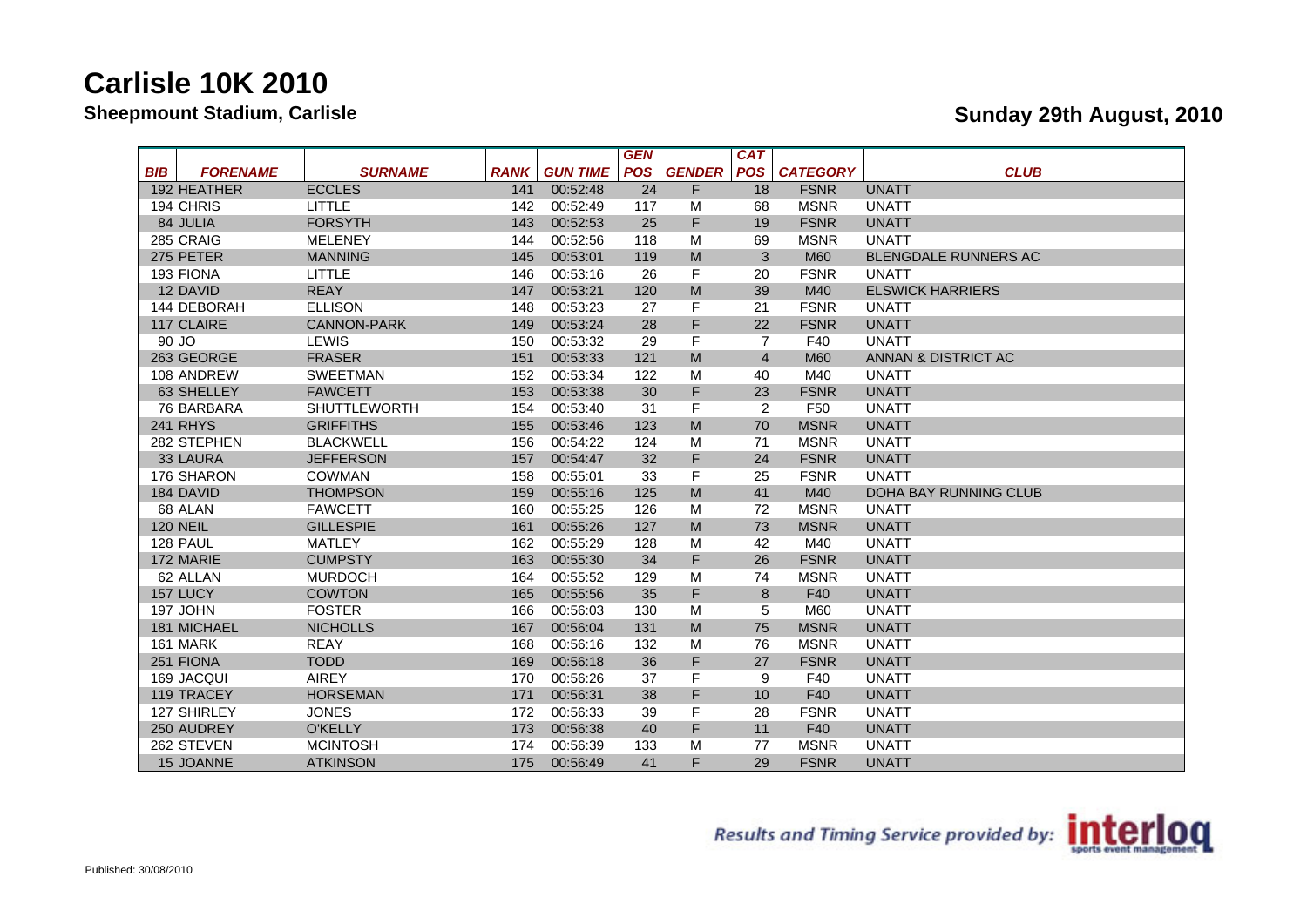|                 |                     |                    |             |                 | <b>GEN</b> |               | <b>CAT</b>     |                 |                             |
|-----------------|---------------------|--------------------|-------------|-----------------|------------|---------------|----------------|-----------------|-----------------------------|
| <b>BIB</b>      | <b>FORENAME</b>     | <b>SURNAME</b>     | <b>RANK</b> | <b>GUN TIME</b> | <b>POS</b> | <b>GENDER</b> | <b>POS</b>     | <b>CATEGORY</b> | <b>CLUB</b>                 |
|                 | 22 ALLISON          | <b>HOSKING</b>     | 176         | 00:56:50        | 42         | F             | 12             | F40             | <b>URBAN ATHLETICS (NY)</b> |
|                 | 60 LOUISE           | <b>THORNTON</b>    | 177         | 00:56:51        | 43         | F             | 13             | F40             | <b>BRITISH ARMY</b>         |
|                 | 132 REBECCA         | <b>MULLEN</b>      | 178         | 00:56:51        | 44         | F             | 30             | <b>FSNR</b>     | <b>UNATT</b>                |
|                 | 216 SARAH           | <b>WHITE</b>       | 179         | 00:56:52        | 45         | F             | 31             | <b>FSNR</b>     | <b>UNATT</b>                |
|                 | 223 CRAIG           | <b>SMITH</b>       | 180         | 00:56:53        | 134        | М             | 43             | M40             | <b>UNATT</b>                |
|                 | 298 YVONNE          | <b>MCKENZIES</b>   | 181         | 00:57:01        | 46         | F             | 3              | F <sub>50</sub> | <b>UNATT</b>                |
| 257 CLIFF       |                     | <b>GRAHAM</b>      | 182         | 00:57:09        | 135        | М             | 44             | M40             | <b>UNATT</b>                |
| 225 KEVIN       |                     | <b>RAMSHAW</b>     | 183         | 00:57:11        | 136        | ${\sf M}$     | 78             | <b>MSNR</b>     | <b>UNATT</b>                |
| 168 JOHN        |                     | <b>NETTLETON</b>   | 184         | 00:57:19        | 137        | M             | $\overline{1}$ | M80             | <b>LANGDALE AC</b>          |
|                 | 83 DAVID            | <b>COLBORN</b>     | 185         | 00:57:20        | 138        | ${\sf M}$     | 9              | M <sub>50</sub> | <b>UNATT</b>                |
| <b>96 NEIL</b>  |                     | <b>RENTON</b>      | 186         | 00:57:59        | 139        | М             | 79             | <b>MSNR</b>     | <b>UNATT</b>                |
|                 | 97 ELIZABETH        | <b>WROBLEWSKA</b>  | 187         | 00:58:13        | 47         | F             | 14             | F40             | <b>UNATT</b>                |
| 180 KIM         |                     | <b>RILEY</b>       | 188         | 00:58:23        | 48         | F             | 15             | F40             | <b>UNATT</b>                |
|                 | 145 JAMES ROB       | <b>HOWIESON</b>    | 189         | 00:58:23        | 140        | M             | 80             | <b>MSNR</b>     | <b>UNATT</b>                |
|                 | 86 ALISON           | <b>MCKIE</b>       | 190         | 00:58:31        | 49         | F             | 32             | <b>FSNR</b>     | <b>CARLISLE TRI</b>         |
|                 | <b>187 KATHLEEN</b> | <b>BATTY</b>       | 191         | 00:58:32        | 50         | F             | 33             | <b>FSNR</b>     | <b>UNATT</b>                |
| 219 JO          |                     | <b>HUTCHINSON</b>  | 192         | 00:58:38        | 51         | F             | $\overline{1}$ | F60             | <b>CARLISLE TRI</b>         |
| 28 JILL         |                     | <b>LOVETT</b>      | 193         | 00:58:39        | 52         | F             | 34             | <b>FSNR</b>     | <b>UNATT</b>                |
| 113 KATH        |                     | <b>SAUNDERS</b>    | 194         | 00:58:39        | 53         | F             | $\overline{4}$ | F50             | <b>CARLISLE TRI</b>         |
| 235 JO          |                     | <b>FOSTER</b>      | 195         | 00:59:06        | 54         | F             | 35             | <b>FSNR</b>     | <b>UNATT</b>                |
|                 | 89 HELEN            | LITTLE             | 196         | 00:59:10        | 55         | F             | 36             | <b>FSNR</b>     | <b>UNATT</b>                |
|                 | 256 LAURA           | <b>MURDY</b>       | 197         | 00:59:21        | 56         | F             | 37             | <b>FSNR</b>     | <b>UNATT</b>                |
|                 | 104 ADRIAN          | <b>MARSTON</b>     | 198         | 00:59:25        | 141        | M             | 81             | <b>MSNR</b>     | <b>TYNEDALE HARRIERS</b>    |
|                 | 177 CONRAD          | <b>SLATER</b>      | 199         | 00:59:26        | 142        | M             | $\overline{1}$ | <b>M70</b>      | <b>KENDAL AAC</b>           |
|                 | 54 SUSAN            | <b>STEEL</b>       | 200         | 00:59:31        | 57         | F             | 38             | <b>FSNR</b>     | <b>UNATT</b>                |
|                 | 25 CLAIR            | <b>THORNTON</b>    | 201         | 00:59:33        | 58         | F             | 39             | <b>FSNR</b>     | <b>UNATT</b>                |
|                 | 42 STEVEN           | <b>CLARINGBOLD</b> | 202         | 00:59:40        | 143        | М             | 82             | <b>MSNR</b>     | <b>UNATT</b>                |
|                 | 130 ALISON          | <b>MORBY</b>       | 203         | 00:59:43        | 59         | F             | 16             | F40             | <b>UNATT</b>                |
|                 | 32 ALISON           | <b>NORDON</b>      | 204         | 00:59:48        | 60         | F             | 40             | <b>FSNR</b>     | <b>UNATT</b>                |
|                 | 18 EMMA             | <b>RODMAN</b>      | 205         | 00:59:52        | 61         | F             | 41             | <b>FSNR</b>     | <b>UNATT</b>                |
| <b>11 BOB</b>   |                     | CRAIG              | 206         | 00:59:53        | 144        | M             | 45             | M40             | <b>RRC</b>                  |
| 196 LILIAN      |                     | <b>ALLAN</b>       | 207         | 00:59:54        | 62         | F             | 17             | F40             | <b>UNATT</b>                |
| 189 MAIRI       |                     | <b>DISBOROUGH</b>  | 208         | 00:59:54        | 63         | F             | 18             | F40             | UNATT                       |
|                 | 45 JENNY            | <b>KURZYK</b>      | 209         | 01:00:05        | 64         | F             | 42             | <b>FSNR</b>     | <b>UNATT</b>                |
| <b>280 ANNA</b> |                     | <b>GLOVER</b>      | 210         | 01:00:23        | 65         | F             | 43             | <b>FSNR</b>     | <b>UNATT</b>                |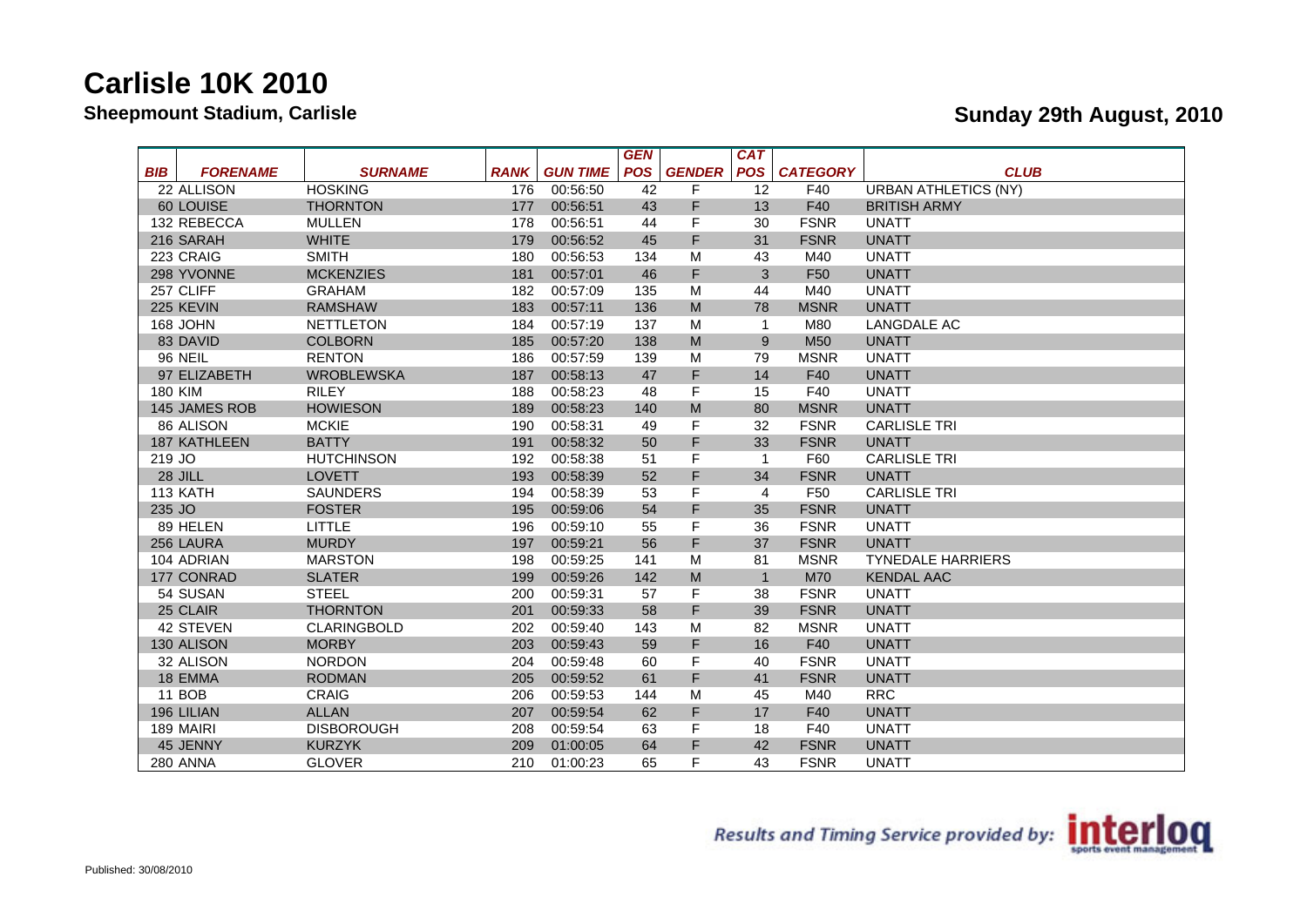|                               |                   |             |                 | <b>GEN</b> |                                   | <b>CAT</b>     |                 |                                |
|-------------------------------|-------------------|-------------|-----------------|------------|-----------------------------------|----------------|-----------------|--------------------------------|
| <b>BIB</b><br><b>FORENAME</b> | <b>SURNAME</b>    | <b>RANK</b> | <b>GUN TIME</b> | <b>POS</b> | <b>GENDER</b>                     | <b>POS</b>     | <b>CATEGORY</b> | <b>CLUB</b>                    |
| 206 KATHERINE                 | <b>BELL</b>       | 211         | 01:00:30        | 66         | F                                 | 44             | <b>FSNR</b>     | <b>UNATT</b>                   |
| 213 GILLIAN                   | <b>CHERRY</b>     | 212         | 01:00:33        | 67         | F                                 | 45             | <b>FSNR</b>     | UNATT                          |
| 202 CHRIS                     | THURGAR-DAWSON    | 213         | 01:00:39        | 145        | M                                 | 46             | M40             | <b>UNATT</b>                   |
| 227 MELANIE                   | <b>DOWDELL</b>    | 214         | 01:00:40        | 68         | F                                 | 46             | <b>FSNR</b>     | UNATT                          |
| <b>49 DAMIEN</b>              | <b>GARNER</b>     | 215         | 01:00:42        | 146        | M                                 | 83             | <b>MSNR</b>     | <b>UNATT</b>                   |
| 39 CLAIRE                     | <b>BORRADAILE</b> | 216         | 01:00:46        | 69         | F                                 | 47             | <b>FSNR</b>     | <b>UNATT</b>                   |
| 34 JO                         | <b>FALCONER</b>   | 217         | 01:00:47        | 70         | F                                 | 48             | <b>FSNR</b>     | <b>UNATT</b>                   |
| 255 JANET                     | <b>MITCHELL</b>   | 218         | 01:00:58        | 71         | F                                 | 5              | F50             | <b>UNATT</b>                   |
| 23 TODD                       | <b>WEISSE</b>     | 219         | 01:00:59        | 147        | M                                 | 47             | M40             | <b>WILLIAMSBURG TRACK CLUB</b> |
| 26 STEFANIE                   | <b>SPALDING</b>   | 220         | 01:01:00        | 72         | F                                 | 49             | <b>FSNR</b>     | <b>WILLIAMSBURG TRACK CLUB</b> |
| 203 KAREN                     | <b>ROBERTSON</b>  | 221         | 01:01:32        | 73         | F.                                | 50             | <b>FSNR</b>     | <b>UNATT</b>                   |
| 6 JANE                        | <b>BOWIE</b>      | 222         | 01:01:38        | 74         | F                                 | 51             | <b>FSNR</b>     | UNATT                          |
| 279 STEVE                     | <b>BORROWDALE</b> | 223         | 01:01:48        | 148        | M                                 | 48             | M40             | <b>UNATT</b>                   |
| 174 KEITH                     | <b>ALBANS</b>     | 224         | 01:01:53        | 149        | M                                 | 10             | M50             | <b>UNATT</b>                   |
| <b>288 KAY</b>                | <b>FAWCETT</b>    | 225         | 01:02:02        | 75         | F.                                | 19             | F40             | <b>HYDE PARK HARRIERS</b>      |
| 56 REBECCA                    | <b>MARRS</b>      | 226         | 01:02:10        | 76         | F                                 | 52             | <b>FSNR</b>     | <b>UNATT</b>                   |
| 65 AMY                        | <b>CLARK</b>      | 227         | 01:02:10        | 77         | F                                 | 53             | <b>FSNR</b>     | <b>UNATT</b>                   |
| 210 CHRISTINE                 | <b>GONSALVES</b>  | 228         | 01:02:13        | 78         | F                                 | 20             | F40             | <b>UNATT</b>                   |
| 99 MARIE                      | <b>MILLIGAN</b>   | 229         | 01:02:28        | 79         | F                                 | 54             | <b>FSNR</b>     | <b>UNATT</b>                   |
| 173 TANYA                     | <b>BROWN</b>      | 230         | 01:02:40        | 80         | F                                 | 21             | F40             | UNATT                          |
| 208 ZOE                       | <b>O'ROARTY</b>   | 231         | 01:03:08        | 81         | F.                                | 55             | <b>FSNR</b>     | <b>UNATT</b>                   |
| 3 ZOE                         | <b>FERGUSON</b>   | 232         | 01:03:25        | 82         | F                                 | 6              | F50             | <b>UNATT</b>                   |
| 20 HEIDI                      | <b>MARTIN</b>     | 233         | 01:03:26        | 83         | F.                                | 56             | <b>FSNR</b>     | <b>ST BEES TRIERS</b>          |
| 55 GARETH                     | <b>BARRINGTON</b> | 234         | 01:03:35        | 150        | M                                 | 84             | <b>MSNR</b>     | <b>UNATT</b>                   |
| 283 YOLANDA                   | <b>ROBINSON</b>   | 235         | 01:03:37        | 84         | F.                                | 22             | F40             | <b>UNATT</b>                   |
| 207 CAROLINE                  | <b>WIGHTMAN</b>   | 236         | 01:03:42        | 85         | F                                 | 57             | <b>FSNR</b>     | UNATT                          |
| 270 PAULINE                   | <b>HEWITT</b>     | 237         | 01:03:48        | 86         | F                                 | $\overline{1}$ | F70             | <b>UNATT</b>                   |
| <b>155 MEL</b>                | <b>WARWICK</b>    | 238         | 01:04:03        | 87         | F                                 | 58             | <b>FSNR</b>     | <b>UNATT</b>                   |
| 92 SARAH                      | <b>SPROAT</b>     | 239         | 01:04:35        | 88         | F.                                | 59             | <b>FSNR</b>     | <b>UNATT</b>                   |
| 112 CAROLE                    | <b>BURNIE</b>     | 240         | 01:04:48        | 89         | F                                 | $\overline{7}$ | F50             | <b>UNATT</b>                   |
| 229 VERONICA                  | <b>EILBECK</b>    | 241         | 01:04:49        | 90         | F                                 | 23             | F40             | <b>UNATT</b>                   |
| 260 BOB                       | <b>JACK</b>       | 242         | 01:04:53        | 151        | M                                 | 11             | M50             | <b>BUNGAY BLACKDOG</b>         |
| 148 MICHAEL                   | <b>ATKINSON</b>   | 243         | 01:04:56        | 152        | $\mathsf{M}% _{H}=\mathsf{M}_{H}$ | 12             | M <sub>50</sub> | <b>UNATT</b>                   |
| 212 ANNEKE                    | <b>ROBERTS</b>    | 244         | 01:05:08        | 91         | F                                 | 8              | F50             | <b>UNATT</b>                   |
| 69 RACHEL                     | <b>BOWMAN</b>     | 245         | 01:05:23        | 92         | F.                                | 60             | <b>FSNR</b>     | <b>UNATT</b>                   |